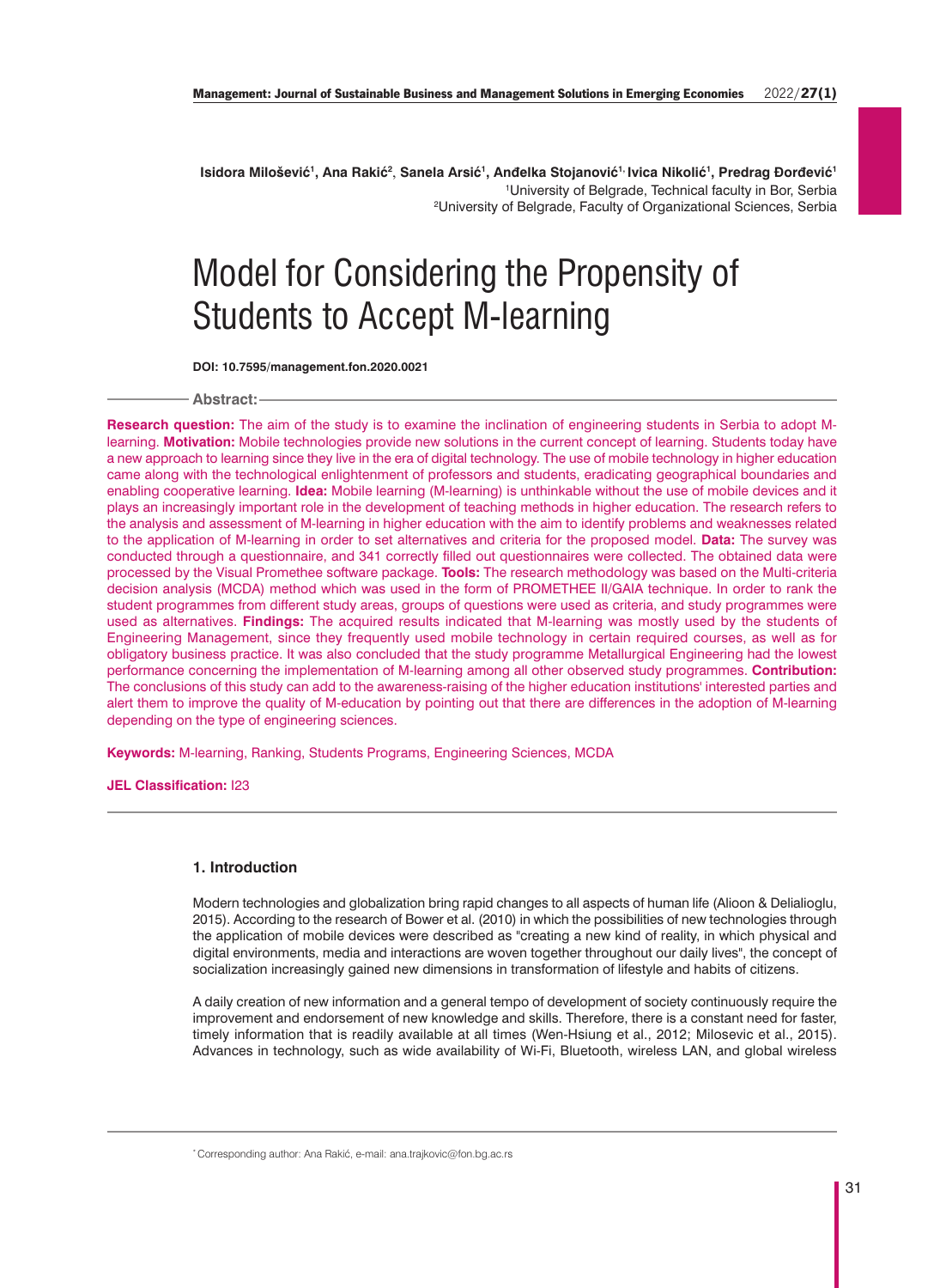technologies such as GSM, GPRS, 3G, LTE, and GPS provide opportunities for a new way of learning to users around the world.

In addition, the expansion of the use of information technology, computers, tablets, and smartphones has raised educational opportunities and opened the way for a new approach to learning known as M-learning. The high availability of information technologies and the ease and comfort of their use have significantly transformed the everyday life of people around the world and created new social habits and even their approach to learning. This rapid technological revolution provides a different - mobile approach to learning for today's students who grow up in the digital age (Sarrab, 2015).

M-learning can be defined as the ability to use a mobile device to support the process of teaching and learning (Masrom et al., 2016) and it is considered a new platform for distance learning. Electronic learning by mobile devices is described as learning anytime, anywhere (Uhlig et al., 2005), where M-learning is considered to be a natural evolution of E-learning with efficient communication consisting of powerful and personalized mechanisms (Moreira et al., 2017). Mobile technology can be seen as a paradigm in which the mode of education is generally changing. This is also significantly reflecting on higher education (Moreira et al., 2017, Bond et al., 2020), in which this concept of learning is widely used today as a learning aid (Koruc & Alkan, 2011; Chang et al., 2016), where students only need a mobile device and a wireless network.

The motive for examining mobile learning in different contexts and different target groups is explained in the research of Duru, Peker, and Akcakýn (2010). In this study, the student's positive attitudes towards using computers in learning mathematics were confirmed. Accordingly, in their study, Shin et al. (2011) investigated the effect of game technology on learning Mathematics, where students who played technology-based arithmetic games outperformed students who played paper-based arithmetic games, which showed the positive effects of using information and communication technologies. Similarly, the research of Briz-Ponce, Pereira, Carvalho, Juanes-Mendez, and Garcia-Penalvoa (2017) was based on the model of accepting and using mobile technology among medical science students, with the model pointing to a pattern of behaviour based on experience and ease of perception of the performance through its application.

Based on the review of the relevant literature sources, the issues regarding implementation of M-learning in technical sciences, which requires extensive experimental work both in laboratories and in the field, have not been adequately researched. The aim of this paper is to examine the application of M-learning among students of four different academic disciplines of engineering sciences and thereby to carry out the ranking of individual study programmes based on the observed criteria.

## **2. Literature Review**

There have been some expected and rapid changes in the concept of learning, especially in higher education institutions, over the past ten years. The use of M-learning is increasingly prevalent (Milosevic et al., 2015) and Internet and mobile computing devices have increased educational opportunities. This rapid evolution is complemented by generations of students born in the era of digital technology, which leads to a significantly different approach to learning.

Many authors have recognized the benefits of M-learning, such as O'Malley et al. (2005) who stated that this type of learning increased the flexibility of transferring responses, as well as the feeling of freedom of movement among students. Through M-learning, the students remained connected with the student environment, although they did not have to be physically present at all times (Yi et al., 2009). Also, the good side of this type of support to the traditional way of learning could be recognized in the increased motivation of students, better co-ordination of team activities, faster responsiveness in providing answers, as well as in the increased level of communication on relation student - student and student - professor (Katic et al., 2017).

The expansion of the use of mobile phones and tablets also has an impact on changes in learning and knowledge management, which can be seen from an increasing number of researcher papers on this topic over the past few years (Table 1). Little (2013) pointed out that due to the development of mobile technology, there was an increased use of mobile devices for educational purposes (Little, 2013). However, Ozdamli & Cavus (2011) suggested it could be very useful to enrich standard learning methods with additional online activities beyond the classroom (Ozdamli & Cavus, 2011). Ramble and Bere (2013) concluded that the use of mobile technologies resulted in increased participation of students in creative pedagogical activities. Table 1 presents the literature review of the concept of M-learning in higher education.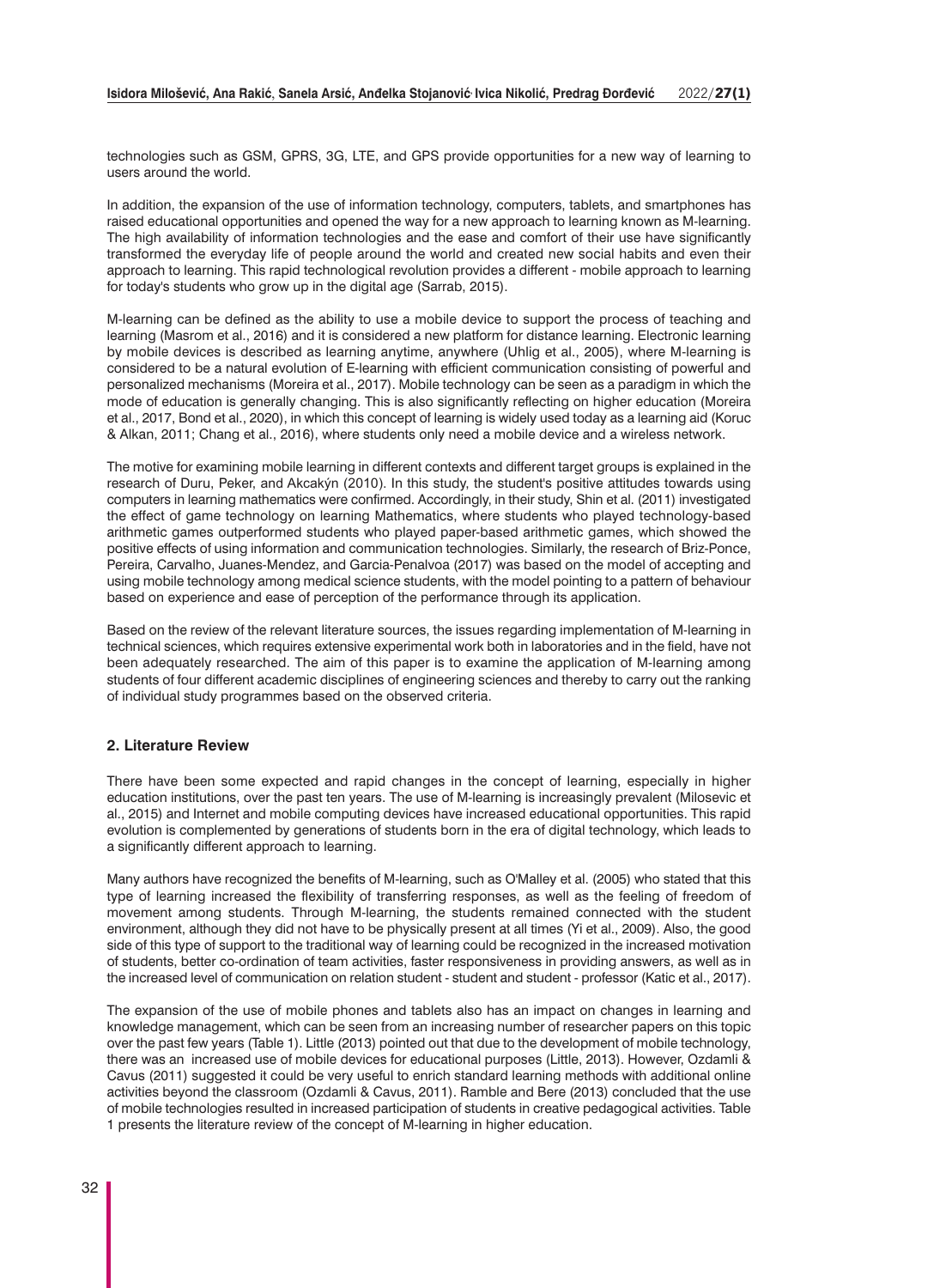| Year | Author(s)                                                                                       | <b>Brief description</b>                                                                                                                                                                                                                                                                                                                                                                                                                                                                                                                                                                                                                                                                              |
|------|-------------------------------------------------------------------------------------------------|-------------------------------------------------------------------------------------------------------------------------------------------------------------------------------------------------------------------------------------------------------------------------------------------------------------------------------------------------------------------------------------------------------------------------------------------------------------------------------------------------------------------------------------------------------------------------------------------------------------------------------------------------------------------------------------------------------|
| 2017 | Moreira, F., Pereira, C. S.,<br>Durão, N., Ferreira, M.J.                                       | This paper examined the perception of professors who work in<br>higher education and use M-learning in Portugal and Spain,<br>analyzing their needs and identifying how they could be used to<br>advance students' engagement inside and outside of the classroom.<br>Most professors, who were included in this research, suggested that<br>they could effectively incorporate M-learning into the classroom<br>without additional training.                                                                                                                                                                                                                                                         |
| 2017 | Hamidi, H., Chavoshi., A.                                                                       | This study analyzed factors that affected the students' acceptance<br>and use of mobile systems in Iran, such as ease of use factor,<br>usefulness factor, trust factor, features, and personal characters of<br>students. The results indicated that the context of application and<br>usefulness had a significant positive effect on the ease of use factor,<br>and trust had a positive and significant effect on the behavioural<br>intention factor as well.                                                                                                                                                                                                                                    |
| 2017 | Briz-Ponce, L., Pereira, A.,<br>Carvalho, L., Juanes-<br>Méndez, J.A., García-<br>Peñalvoa, F.J | This research examined the different factors and drivers that had an<br>influence on students' behaviour into the usage of mobile<br>technologies for learning. Findings indicated that the students' ease<br>of perception was the main factor affecting the social Influence, and<br>the reliability for recommending this technology for learning was the<br>main factor that affected the behavioural intention.                                                                                                                                                                                                                                                                                  |
| 2016 | Chang, Y-S., Chien, Y-H.,<br>Yu, K-C., Lin, H-C., Chen,<br>$M.Y-C.$                             | This study analyzed how cloud-based M-learning affected students'<br>perceptions of creative performance and innovative environments.<br>The results of the research indicated that there was a positive<br>connection between perceptions of innovative environments and<br>creative performance. Moreover, M-learning based on the cloud had<br>significant effect on overall perceptions of innovative environments<br>based on features such as motivation from the head, team support,<br>and enough resources. Also, the results of the research indicated<br>that M-learning based on the cloud had positive effects on students'<br>overall creative products, their novelty, and usefulness. |
| 2015 | Alioon, Y., Delialioglu, O.                                                                     | The aim of the paper was to find out and highlight the main aspects<br>that had considerable impact on M-learning and to make a frame<br>that could enable scientific researchers to better understand M-<br>learning projects and studies. Frequently considered issues in<br>investigating M-learning projects for choosing instructional methods<br>were similar and focused on M-learning in terms of engagement of<br>students. The results indicated that game-based learning and<br>inquiry were commonly used instructional methods in M-learning<br>projects and smartphones were the most frequently used devices.                                                                          |
| 2015 | Garcia-Cabot, A., De-<br>Marcos, L., Garcia-Lopez, E.                                           | This paper considered the performance of learning and attitude of<br>graduate students when they used an adaptive mobile system that<br>tailored learning contents to their skills, their device, and current<br>context. Results indicated that mobile adaptation had a limited<br>impact on learning performance of practical skills when compared<br>to an E-learning approach. Within the same study information about<br>the context of the use of the mobile system was also collected and<br>compared with traditional computer accesses, and it indicated that<br>students learned in a similar context independently of the way that<br>they used to access learning contents.               |
| 2016 | Sabah, N.M.                                                                                     | This research analyzed students' awareness and perceptions of M-<br>learning and examined the factors affecting students' behavioural<br>intention to adopt M-learning in Palestine. The obtained results<br>showed that perceived usefulness and perceived ease of use were<br>primary factors driving students' intentions to use m-learning.<br>Furthermore, M-learning services and social influence had positive<br>effects on the acceptance of m-learning. Generally, this study<br>indicated that students had a positive attitude and potential to<br>integrate mobile technology into their educational system.                                                                             |

**Table 1:** Literature review of the concept of M-learning in higher education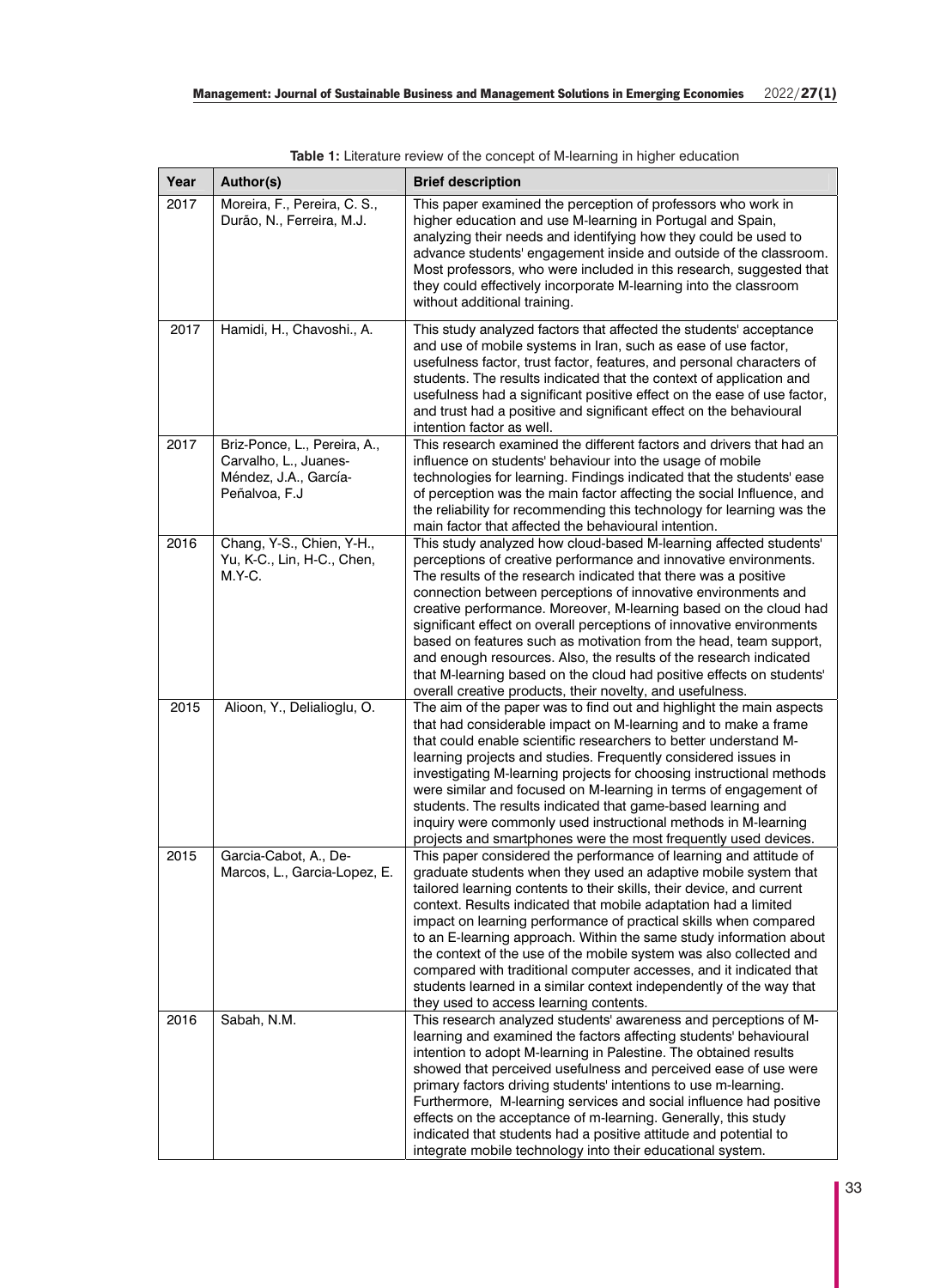| Year | Author(s)                                                    | <b>Brief description</b>                                                                                                                                                                                                                                                                                                                                                                                                                                                                                                                                                                                                                                                            |
|------|--------------------------------------------------------------|-------------------------------------------------------------------------------------------------------------------------------------------------------------------------------------------------------------------------------------------------------------------------------------------------------------------------------------------------------------------------------------------------------------------------------------------------------------------------------------------------------------------------------------------------------------------------------------------------------------------------------------------------------------------------------------|
| 2015 | Khan, A.I., Al-Shihi, H., Al-<br>khanjari, Z.A., Sarrab, M.  | The aim of this paper was to help the creators of education in<br>developing countries (Middle Eastern countries) overcome the<br>challenges of M-learning following the practice of developed<br>countries. Based on the experience of using M-Learning in the<br>educational system of advanced countries, the authors indicated<br>that the full realization of the potentials of mobile devices in the<br>educational process was a complex and multi-dimensional process,<br>consisting of both financial and non-financial investments (that<br>involved educational, economic, social, cultural, and technical<br>aspects, institutional willingness, and teaching ability). |
| 2015 | Mohammadi, H.                                                | The purpose of this paper was to examine the proposed constructs<br>in the context of M-learning in Iran based on an integrated model of<br>the Technology Acceptance Model and Expectation Confirmation<br>Theory. The results showed that intention and user satisfaction<br>predicted the actual use of M-learning between the students.<br>Moreover, the perceived image and subjective norm were found to<br>be the most important antecedents of user intention towards the use<br>of M-learning.                                                                                                                                                                             |
| 2015 | Milosevic, I., Zivkovic, D.,<br>Manasijevic, D., Nikolic, I. | The aim of this paper was to investigate the use of mobile devices<br>for M-learning among students in Serbia using SEM methodology.<br>The results indicated that the expected performance and personal<br>innovative capabilities had the most significant influence on the<br>intended behaviour of students during the use of M-learning.                                                                                                                                                                                                                                                                                                                                       |

In many studies students are in the focus when analyzing intention to use and implement M-learning for educational purposes (Hamidi & Chavoshi, 2017; Briz-Ponce et al., 2017; Chang et al., 2016). Based on the analysis of the state of the art of M-learning it can be concluded that all analyzed scientific papers mainly focused on testing hypotheses based on SEM methodology and analyzed various aspects of using Mlearning in the process. The crucial difference between current studies and this research is the application of PROMETHE/GAIA multi-criteria decision method (MCDM), which is based on ranking more alternatives according to different criteria at the same time. The scientific contribution of this paper is reflected in the application of MCDM methodology in order to perform the ranking of the study programmes in engineering sciences, in regard to the adaptation and implementation of M-learning.

# **3. Performance Criteria and Research Model**

Numerous efforts and attempts to develop a universal research model in the field of M-learning have not offered an adequate theoretical solution. In this study the proposed theoretical model uses the following criteria for the ranking of the study programmes: Performance Expectancy, Effort Expectancy, Lecturer's Influence, Quality of Service, Personal Innovativeness, and Intention of Behaviour.

## **3.1** Performance Expectancy (C1)

M-learning Performance expectancy criterion evaluates the usefulness of M-learning as the opportunity for quick access to information, anytime and anywhere, for further knowledge acquisition (Milosevic et al., 2015).

## **3.2** Effort Expectancy (C2)

The expected students' effort to use M-learning refers to the assessment of ease of use, which is reflected in the easy and quick acceptance of the application and does not require much effort (Gao et al., 2011; Hamidi & Chavoshi, 2017).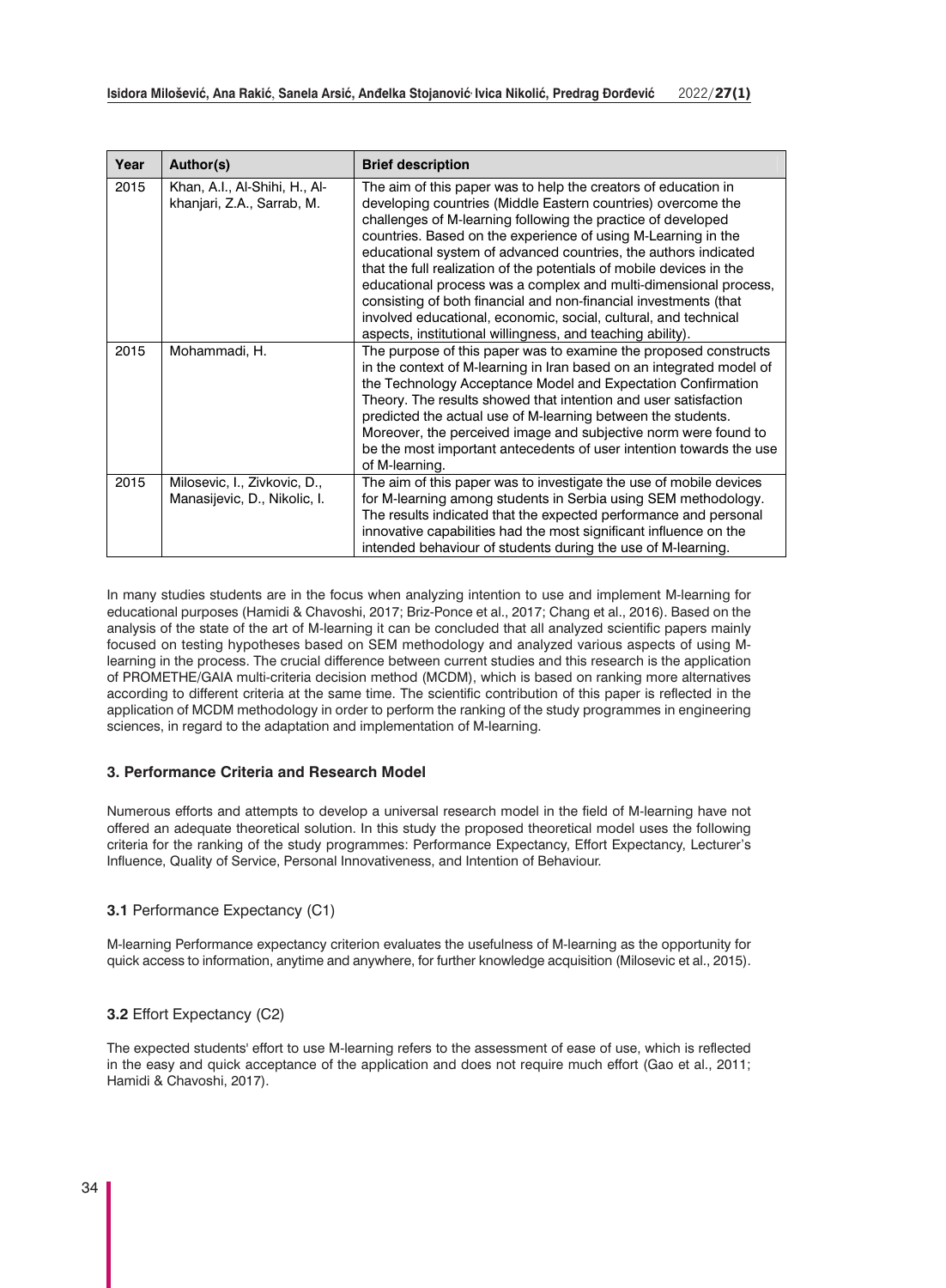## **3.3** Lecturer's Influence (C3)

The use of mobile devices in education, and especially in higher education institutions, depends primarily on the professor's attitude towards new technologies. Therefore, the role of the professor in spreading this concept is very important. Frequent use of mobile devices does not mean that professors and students are ready for M-learning. According to Ozdamli and Uzunboy (2015), it was not enough to integrate technology into education without proper use because the technology itself did nothing to improve pedagogy and increase the level of knowledge transfer. However, the influence of professors in the use of technology in teaching influenced students' motivation to apply innovations (Koc, 2013), thus encouraging students to adapt more easily to the use of new technologies for the purpose of learning.

# **3.4** Quality of Service (C4)

The quality of M-learning services is based on the benefits of information technology which are primarily manifested in the use of the Internet and multimedia systems, thus facilitating access to resources (Hao et al., 2017) and improving information search speed and speed of information acquisition.

## **3.5** Personal Innovativeness (C5)

Personal innovativeness can be used in a technological context for the adoption and use of new devices, where desire, need, and personal perception play an important role in adaptation of technology (Milosevic et al., 2015).

## **3.6** Intention of Behaviour (C6)

The intention of behaviour factor refers to the individual desires of those who make effort in a particular way, which is based on personal characteristics, ease of use, and factors of confidence (Hamidi & Chavoshi, 2017). However, when it comes to mobile technologies from the students' point of view there are limitations due to unsuccessful and unsafe Internet connection, limited memory and battery capacity, difficult navigation and download from mobile devices, especially smartphones. These constraints can cause negative intent of behaviour thus creating student's resistance to the use of M-learning (Sabah, 2016; Moreira et al., 2017).

By considering the criteria, a universal research model is defined, consisting of three parts: problem identification and data collection, construction of a multicriteria model and, finally, analysis of the results, as shown in Figure 1.



**Figure 1:** Universal research model applied on M- learning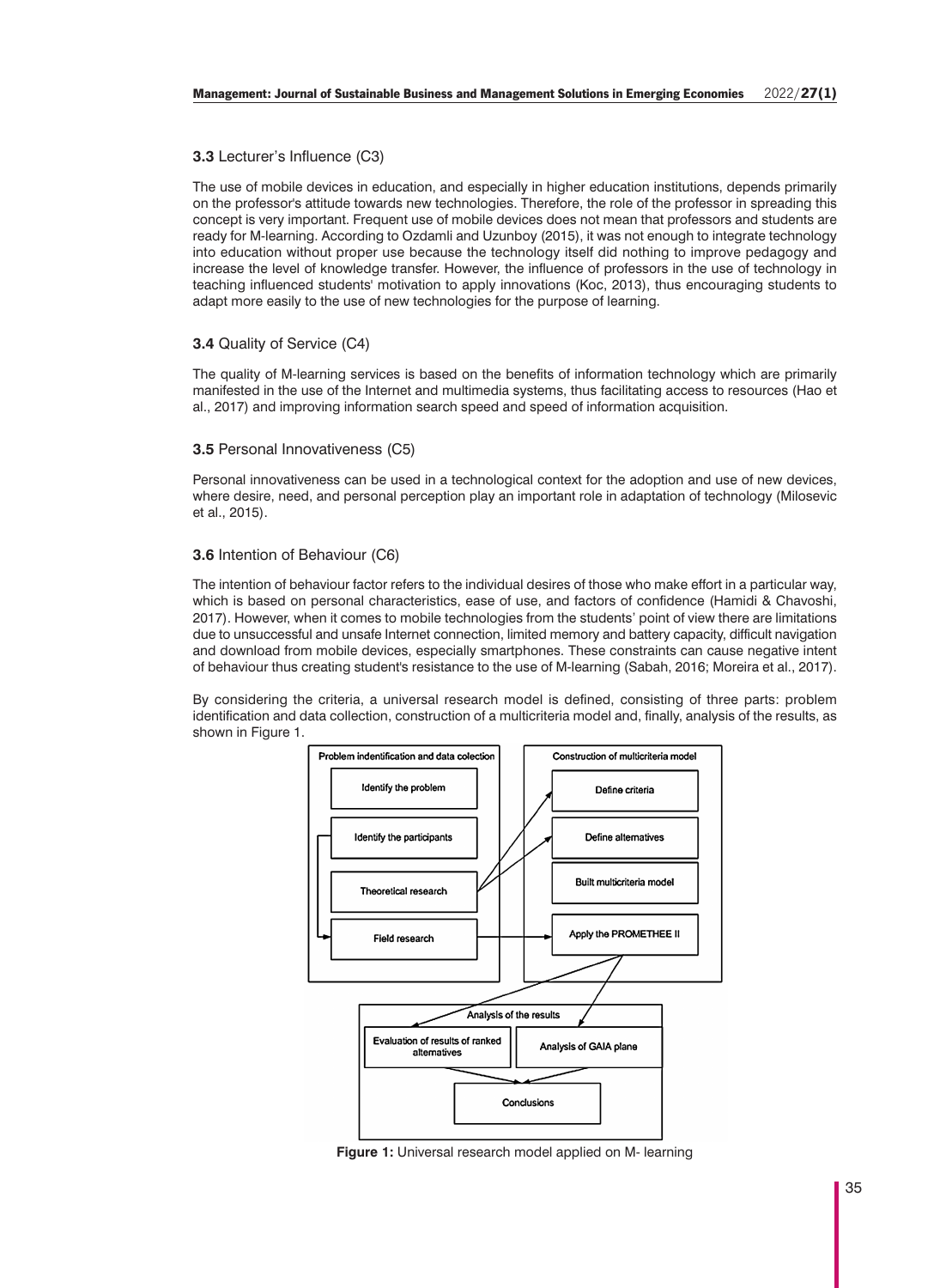## **4. Methodology**

### **4.1** Questionnaire

The first part of the research refers to the diagnosis and assessment of M-learning in a higher education institution with the aim to identify problems and shortcomings related to the use of M-learning in order to define alternatives and criteria for the proposed model.

Based on the data collected through the questionnaire (Ahmad & Love, 2013), a relevant research base was created, which was completed at the Technical Faculty in Bor, University of Belgrade, Serbia, in 2017. The Technical Faculty in Bor (TFB) is part of the University of Belgrade (UB), which is, according to the Shanghai list, ranked among the top 500 universities in the world, which implies a high quality of teaching and scientific work (Zivkovic et al., 2017). The TFB teaches a group of technology and engineering sciences, and today it has four study programmes: Mining Engineering, Metallurgical Engineering, Chemical Engineering, and Engineering Management, with a total number of about 1400 students. The research was carried out among students of the four mentioned study programs, which represented the alternatives of the defined model.

The survey was conducted through a questionnaire, where 341 correctly filled out questionnaires were collected. The survey was anonymous, and the obtained data were processed by the Visual PROMETHEE software package. Data processing in this software package was based on the application of the Multi-Criteria Decision-Making tool, that is, the application of the PROMETHEE/GAIA methodology which enabled adequate ranking of analyzed study programmes based on predefined criteria.

The criteria were defined on the basis of the six dimensions from the questionnaire (Ahmad & Love, 2013) used for the application of M-learning in higher education. These criteria belonged to a group of unidimensional factors which were comprised of the following criteria: Performance Expectancy, Effort Expectancy, Lecturer's Influence, Quality of Service, Personal Innovativeness, and Intention of Behaviour. All criteria were qualitative and the way of choosing questions represented a structured and logical approach to assessing the importance of preferences through Likert five-point scale in order to quantify the subjective opinion of the respondents and establish a link between alternatives and criteria. The method was simple and easy to understand, leading to high research efficiency.

## **4.2** PROMETHEE - GAIA method

PROMETHEE and GAIA belong to a group of multi-criteria methods for decision making. The Preference Ranking Organization Method for Enrichment Evaluations method includes several unique tools developed in the 1960s by Brans (Brans, 1982) and since then it has improved in terms of methodology and numerous software packages for its thorough application have been developed (Brans et al.,1986; Brans & Mareschal, 1994). The PROMETHEE method is complemented by GAIA, which represents a graphical presentation of the obtained ranking (Mareschal & Brans, 1988). A visual representation of a multi-criteria problem enables a better understanding of the possible choices and necessary compromises in order to obtain the best solution. The PROMETHEE and GAIA methods have been widely used in scientific research since their occurrence in the fields of business planning, energy, occupational safety, education, information technology, etc. (Brans, 2002; Chen et al., 2011; Milijic et al., 2014; Kilic et al., 2015), hence, the precondition for using this methodology in this type of research has been fulfilled.

Based on the review of the relevant literature, it was found that the PROMETHEE/GAIA method has not been applied in the field of M-learning so far. This paper proposes the approach to ranking of certain study programmes based on the PROMETHEE method which is considered as one of the most important methods for multi-criteria decision-making based on the outranking approach. The first phase in the application of the method is the definition of the structure of preferences where, through generalized functions, the divergence among evaluations is taken into account. Then, in the second phase, the outranking relations among compared alternatives are established and these relations represent the dominance of one alternative over the others, where all the criteria are taken into account. The third phase refers to the conclusion of the range of alternatives where PROMETHEE II provides the overall ranking of alternatives (Brans & Mareschal, 1994). The implementation of the PROMETHEE/GAIA method used in this study consists of the following steps (Zivkovic et al., 2017):

*Step 1*: Creating the decision table. The issue of ranking by multi-criteria assessment involves a set of criteria (C) and a set of possible alternatives (A) based on which the decision-making table is created. Additional information which is necessary for ranking the alternatives is information concerning the relationship among criteria and these represent the weight or relative significance of each criterion  $(w_j)$ .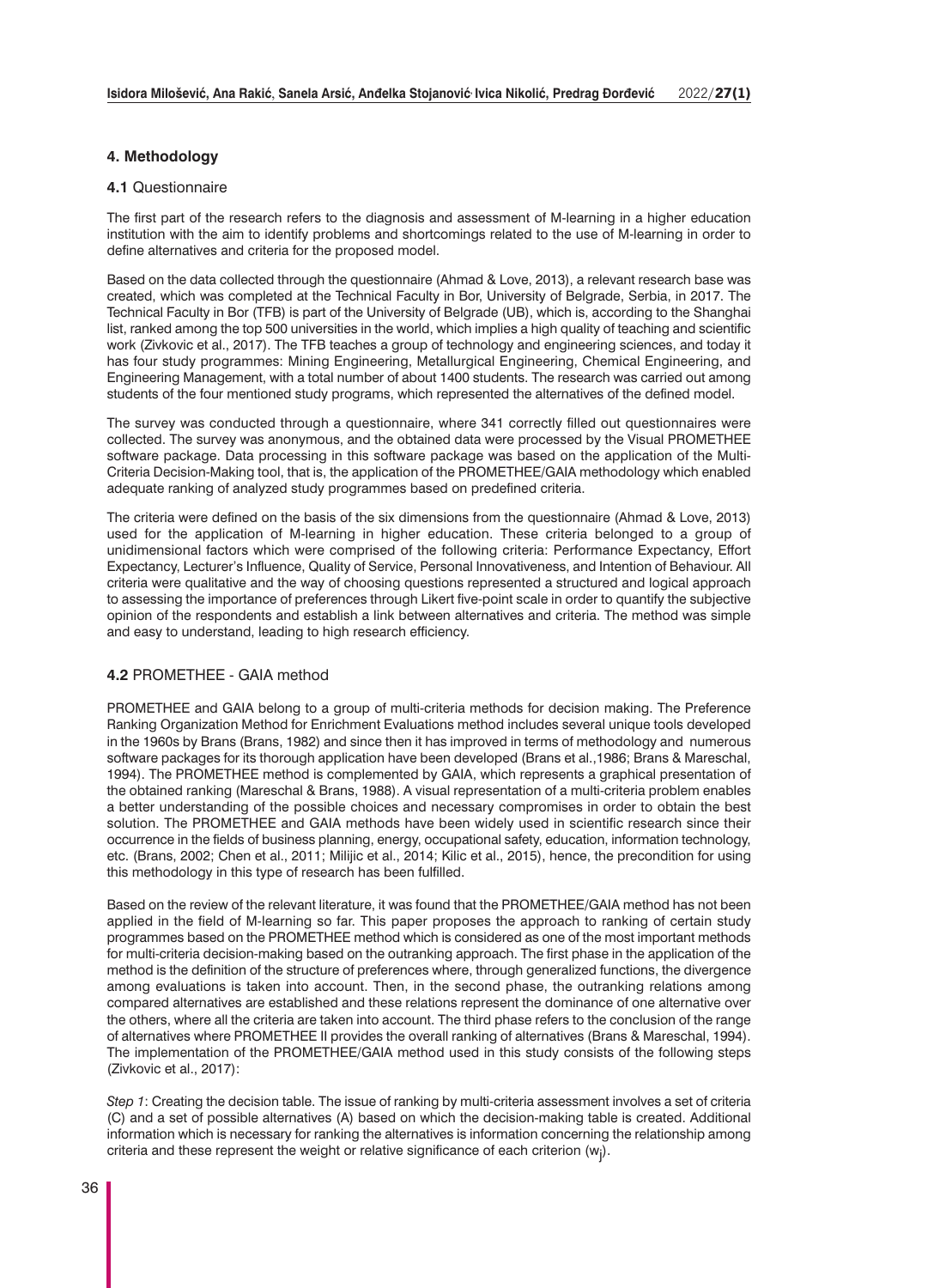*Step 2*: Assigning the preference function to each criterion. The second group of needed information relates to the preference function  $P_i$  (a, b). The function of preference represents the difference between the estimated values *a* and *b* according to the criterion to which the given function relates to (Brans, 2002). The degree of preference represents the growing function of deviation, and if the deviation is small, it represents a low preference of the alternative *a* in relation to *b*, while if the deviation is large it represents a strong preference of the observed alternative *a* in relation to *b*. There are 6 specific forms of preference functions: Usual shape, U-shape function, V-shape function, Level function, Linear function, and Gaussian function (Brans & De Smet, 2016) which enable an easy information acquisition for further use of the PROMETHEE/GAIA method.

*Step 3*: Calculating the preference index  $\pi$  (a, b), based on the weights of the criteria

$$
\pi(a,b) = \sum_{j=1}^{\infty} w_j \cdot P_j(a,b) \tag{1}
$$

*Step 4*: Calculating outranking flows for each alternative. The PROMETHEE II method determines the positive (Φ+) and negative (Φ-) flows for each alternative. A positive flow of preference expresses the extent of dominance of one particular alternative over the other alternatives, while the negative flow of preference expresses the extent to which a particular alternative is preferred by other alternatives:

$$
\Phi^+(a) = \frac{1}{n-1} \sum_{x \in A} \pi(a, x) \tag{2}
$$

$$
\Phi^{-}(a) = \frac{1}{n-1} \sum_{x \in A} \pi(x, a)
$$
\n(3)

where *n* is the number of alternatives.

The PROMETHEE II method enables the overall ranking of alternatives by calculating the net flow (Φ) which represents the difference between the positive and the negative flow preferences (Nikolic et al., 2009).

$$
\Phi(\alpha) = \Phi^+(\alpha) - \Phi^-(\alpha) \tag{4}
$$

#### **4.3** Data analysis and results

The criteria used in this paper by applying the multi-criteria decision method were maximized (Table 2) and defined on the basis of the nature of the specific criteria which were thoroughly described in the preceding text. In a previous paper on this topic (Milosevic et al., 2015), the authors confirmed the validity of the measurement scale of each selected criterion using exploratory and confirmatory factor analysis. Therefore, each criterion in this paper had a value obtained by calculating the mean value of the respondents' answers to all questions that determine the given criterion. The results of those calculations are given in Table 2. The preference function of type 1- Usual was used, which was the most acceptable for qualitative criteria based on the assessments from a survey and possible values were low (Mareschal, 2018; Podvezko & Podviezko, 2010; Abdullah et al., 2019). Usual preference function did not have thresholds and each difference among alternatives, according to a given criterion, higher than 0 produced absolute preference.

**Table 2:** Initial data for the PROMETHEE MCDA technique

|                                   | <b>Performance</b><br><b>Expectancy</b><br>(C1) | <b>Effort</b><br><b>Expectancy</b><br>(C2) | Lecturer'<br><b>Influence</b><br>(C3) | <b>Quality of</b><br><b>Service</b><br>(C4) | <b>Personal</b><br><b>Innovativeness</b><br>(C5) | Intention of<br><b>Behaviour</b><br>(C6) |
|-----------------------------------|-------------------------------------------------|--------------------------------------------|---------------------------------------|---------------------------------------------|--------------------------------------------------|------------------------------------------|
| Weights                           | 16.67                                           | 16.67                                      | 16.67                                 | 16.67                                       | 16.67                                            | 16.67                                    |
| Max/min                           | Max                                             | Max                                        | Max                                   | Max                                         | Max                                              | Max                                      |
| Preference function               | Usual                                           | Usual                                      | Usual                                 | Usual                                       | Usual                                            | Usual                                    |
| Engineering<br>Management (A1)    | 3.2985                                          | 3.7887                                     | 3.5476                                | 3.5482                                      | 3.5630                                           | 3.8257                                   |
| <b>Mining Engineering</b><br>(A2) | 3.3840                                          | 3.7884                                     | 3.5128                                | 3.4871                                      | 3.4871                                           | 3.7076                                   |
| Chemical<br>Engineering (A3)      | 3.2666                                          | 3.7083                                     | 3.4074                                | 3.6250                                      | 3.5648                                           | 3.4500                                   |
| Metallurgical<br>Engineering (A4) | 3.2929                                          | 3.5681                                     | 2.8787                                | 3.3636                                      | 3.5151                                           | 3.5454                                   |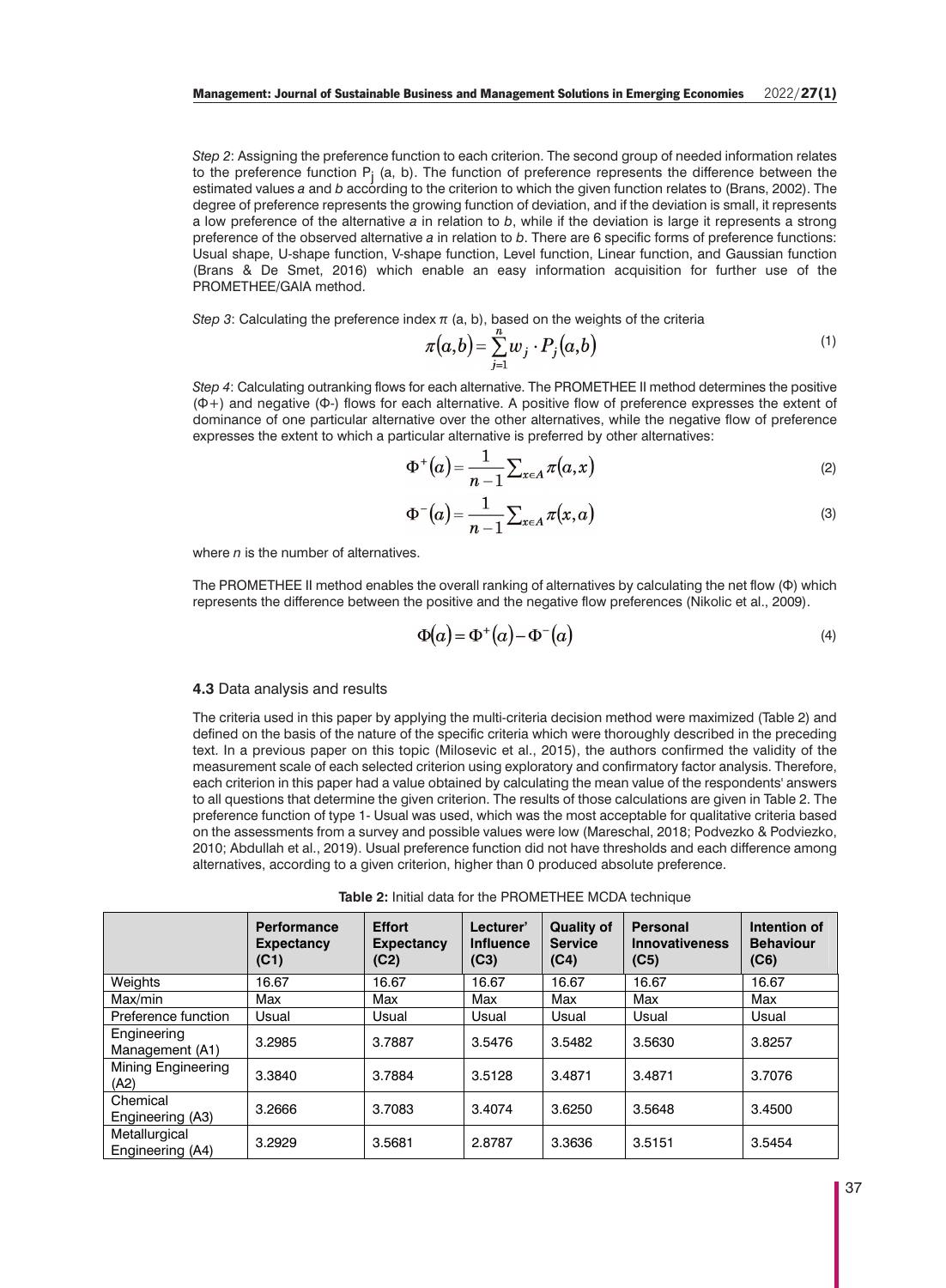The results of ranking obtained by using PROMETHEE II methodology are shown in Table 3 and Figure 2.

| Rank | <b>Alternative</b>               | $Phi+$ | Phi <sup>-</sup> | <b>Phi</b> |
|------|----------------------------------|--------|------------------|------------|
|      | <b>Engineering Management</b>    | 0.8333 | 0.1667           | 0.6667     |
| 2    | Mining Engineering               | 0.5556 | 0.4444           | 0.1111     |
| 3    | <b>Chemical Engineering</b>      | 0.4444 | 0.5555           | $-0.1111$  |
| 4    | <b>Metallurgical Engineering</b> | 0.1667 | 0.8333           | $-0.6667$  |

**Table 3:** Results of the complete ranking of study programmes by using the PROMETHEE II method



**Figure 2:** PROMETHEE II - Results of the complete ranking

The GAIA plane shown in Figure 3, represents a visual presentation of the performed ranking, which shows the comparison of all alternatives according to each criterion. The criteria presented with squares in the GAIA plane (Figure 3) indicated that there were no significant conflicts between the criteria since they were not leaning in opposite directions. Criteria placed closer to each other suggested that respondents equally valued both. In this case, the criteria with the most similar estimates were Effort Expectancy (C2) and Lecturers' Influence (C3). The axis direction of the decision stick (pi stick), showed which criteria were the most responsible for the ranks obtained by the PROMETHEE method. The GAIA plane indicated that the alternatives, presented with triangles, were diffused and did not make any clusters. The best-ranked alternative (Engineering Management) was the closest to the pi stick and its location pointed to the criteria in which alternative was mainly good. The percentage of data collection in the GAIA plane, i.e., the reliability of the given graphic interpretation was quite high (Δ: 95.57%), which was more than satisfactory according to Brans & Mareschal (1994) who regarded each value over 60% as acceptable.



**Figure 3:** GAIA analysis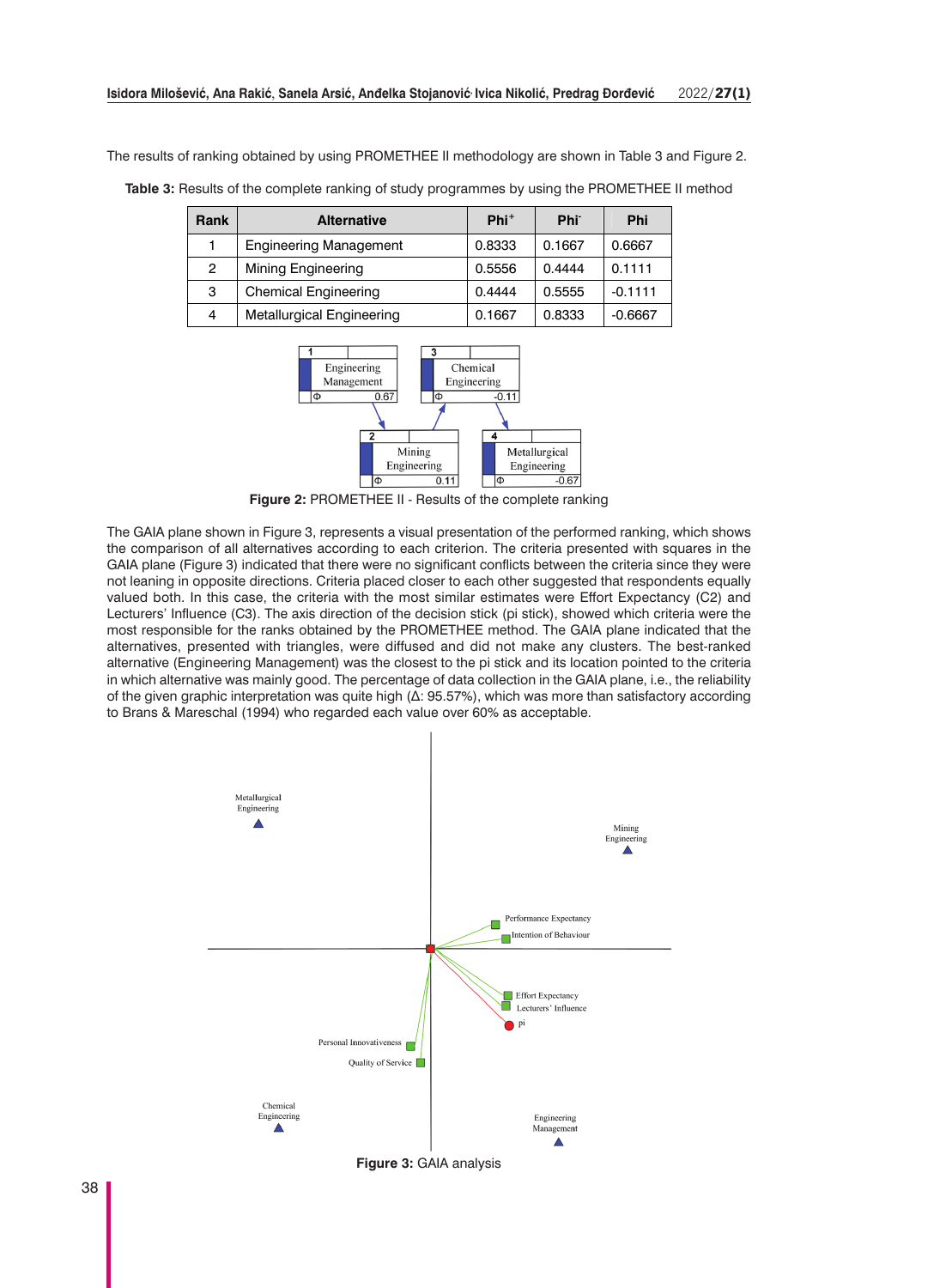In this paper, equal weight values were assigned to all criteria when conducting the ranking. However, the additionally analyzed results of the ranking changed due to the variation of the criteria weights, using stability intervals presented in Table 4. The results of the sensitivity analysis represented the limits within which the weight of a particular criterion could be changed without changing the order of the ranked alternatives. Changing the weight of criteria Performance Expectancy (C1), Quality of Service (C4), and Personal Innovativeness (C5) could change the position of the first-ranked alternative, while the remaining three criteria did not have that power.

|      | <b>Criterion</b>          | <b>Stability interval</b> |
|------|---------------------------|---------------------------|
| (C1) | Performance Expectancy    | 0.062-0.545               |
| (C2) | <b>Effort Expectancy</b>  | $0.000 - \infty$          |
| (C3) | Lecturers' Influence      | $0.000 - \infty$          |
| (C4) | <b>Quality of Service</b> | 0.286-0.615               |
| (C5) | Personal Innovativeness   | 0.250-0.615               |
| (C6) | Intention of Behaviour    | $0.545 - \infty$          |

|  |  | <b>Table 4: Stability intervals</b> |  |  |
|--|--|-------------------------------------|--|--|
|--|--|-------------------------------------|--|--|

## **5. Discussion**

The position of the alternatives in the GAIA plane (Figure 3) determines their strength or weakness in relation to the selected criteria. The results showed that the Engineering Management study programme exhibited the best performances given that this alternative was the closest to the axis of the criterion almost by all criteria, as indicated by the vector pi (the decision bar). The alternative which was the closest to the decisionmaking bar was considered to be the best and in this case it was the Engineering Management. On the other hand, the worst alternative was the one associated with the lowest scores according to all criteria and that had the opposite direction from the decision bar, which was the position of the alternative Metallurgical Engineering in this case.

Based on the observation of the criterion axes, the criteria of Lectures Influence, Quality of Services, and Intentions of Behaviour had higher influence than the remaining three criteria. It should also be pointed out that quality of the model could be deemed as satisfactory, as there were no pronounced conflicts among them. In other words, there were no two criteria that were positioned opposite each other in the GAIA plane (Figure 3).

The obtained results showed that M-learning was mostly used by the students of Engineering Management, since they encountered mobile technology more frequently in certain required courses, as well as during the compulsory business practice. Based on their position shown in the GAIA plane (Figure 3), criteria which influenced Engineering Management the most were Lecturer's Influence and Effort Expectancy. The Lecturer's Influence represented an important incentive for students to use new technologies for the purpose of learning and for helping them adapt to it more easily. Effort Expectancy referred to ease of use and self-efficacy in mastering technology, whereby students would be certain that the M-learning system satisfied their needs and values. This result was expected because the use of communication in teaching via mobile phones was the most common for this profile of students. Modern business practices, about which students learned and strove for, could not be imagined without appropriate and modern telecommunication technologies.

The second-ranked department, according to the results of the analysis, was Mining Engineering. The criteria which influenced this orientation the most were Performance Expectancy and Intention of Behaviour. Expected performances in the context of M-learning showed that students of Mining Engineering could improve their productivity in learning which would be reflected, through Intention of Behaviour, on active experimentation in their practical work.

The criteria Personal Innovativeness and Quality of Service, based on their position in the GAIA plane (Figure 3), had the most influence on the third-ranked study programme, Chemical Engineering. The way in which the service was provided to users of M-learning could significantly affect the level of acceptance of the new technology, therefore the quality of the service provided could be considered a key factor for initiating innovation among students. It was expected that students of this orientation had a greater degree of innovativeness due to the possibility of creating innovative solutions when the experiments were conducted. Based on the obtained results, it was determined that the Metallurgical Engineering study programme delivered the poorest performance regarding the implementation M-learning among all other analyzed study programmes, since it was ranked as poorest on the basis of all the criteria and its position in the GAIA plane was diametrically opposite to the decision-making bar.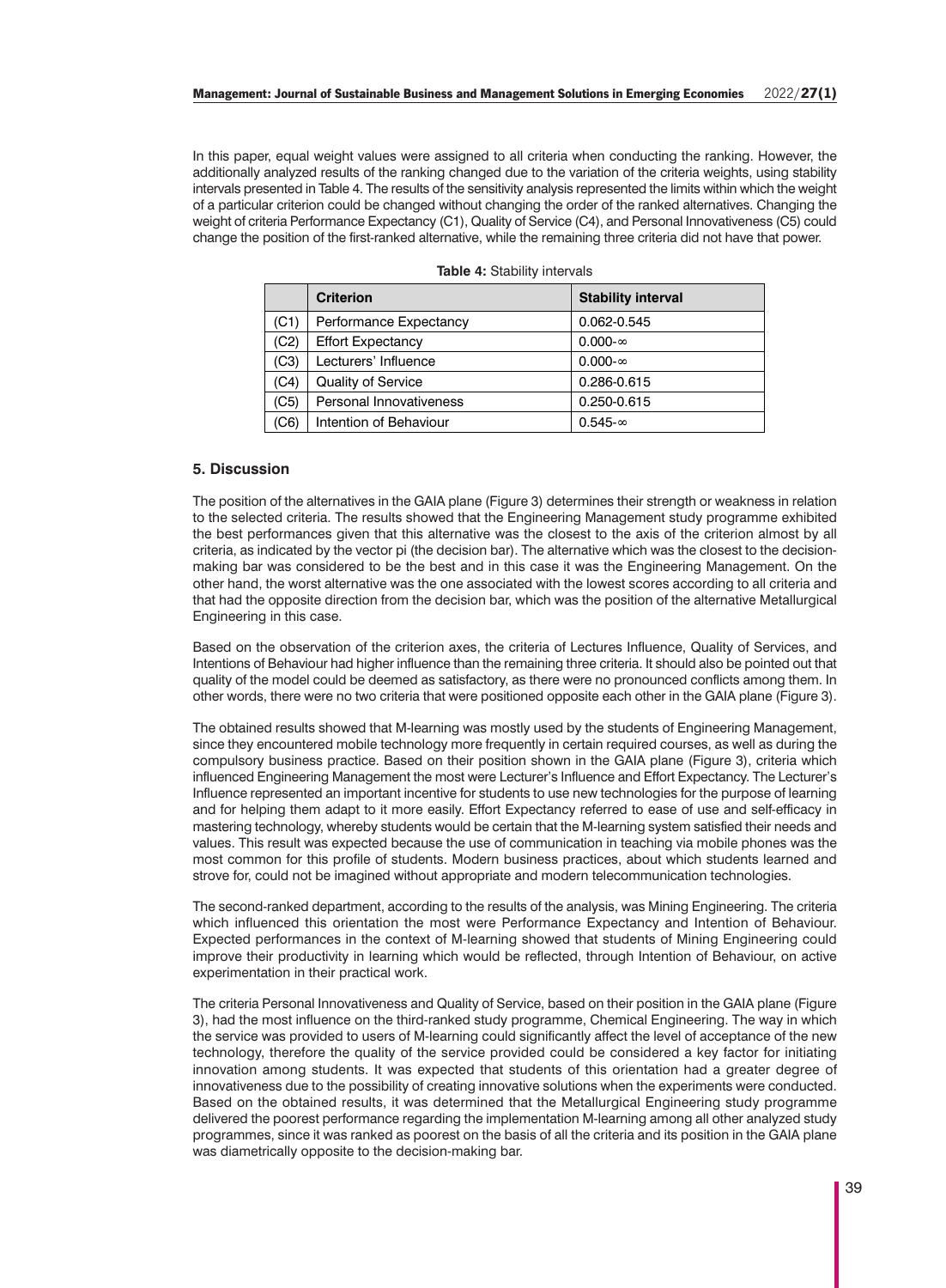#### **Conslusion**

Informatization of a society is the ongoing process which is showing no indications of slowing down. Accordingly, students are those who keep up with technological trends, and M-learning is no longer a choice but a necessity in a modern approach to learning. Hence, mobile learning represents an implementation of digital technologies in order to contribute to, adjust, address, and aid learning in different situations, and it has confirmed its usefulness in the crisis period. The phenomenon of the new virus COVID 19 which caused a pandemic around the world has affected the traditional education system. The higher education institutions all over the world were forced to respond to the challenge and ensure the desired level of quality of the teaching process in the online environment (Rakic et al., 2020). Therefore, it was necessary to make a rapid transition from traditional to online learning that further influenced the increased use of tools and devices needed for M-learning (Naciri et al., 2020). In this paper, student perceptions were studied in four different study programmes (Mining Engineering, Technology Engineering, Metallurgical Engineering, and Engineering Management) at the Technical Faculty in Bor, University of Belgrade, Serbia.

On the basis of the applied methodology of multi-criteria decision making, the ranking was conducted using PROMETHEE/GAIA methodology, based on which the conclusion was drawn that students of Engineering Management kept pace with the technology more than students from other study programmes because they were more willing to incorporate this modern approach to learning, as well as to experiment with new information technologies. In line with it, the students in Portugal and Spain inferred that it was fun to use interactive mobile devices in the classroom (Moreira et al., 2017). Students have been increasingly in favour of adopting M-learning for the advantages it brought them and its ease to use (Little, 2013). The perceived understanding of users contributed to successful adoption of a system, such as the Mlearning system, where the student would be able to better explore data mining algorithms and to acquire better understanding of the proposed algorithms (Delibasic et al., 2013).

When it comes to the students of the three remaining programs of study, communication via mobile devices in learning was less present as these students had more practical work in the field and in the laboratory. In addition, in the study carried out by Milosevic et al. (2015) it was found that Effort Expectancy had the least influence on the intended behaviour of students because students considered that they needed to make additional efforts to master the skills of M-learning. These students were prone to hypothetical-deductive thinking and experimentation; they preferred to approach solving technical problems rather than engaging in social and interpersonal ones.

Although theoretical and practical aspects of teaching differ among these four study programmes, M-learning mechanisms can be used to overcome constraints in the traditional learning approach. M-learning should link formal educational practice (e.g., student activity during lectures, participation in workshops, experimental work) with informal situational learning practices (e.g., support for solving tasks by using mobile devices).

This study has certain limitations, which are reflected primarily in the fact that data were collected only at one faculty in the field of engineering sciences. One of its primary goals is to represent a foundation for future research which will focus on a larger number of technical groups of study programmes, which will provide more representative results on both usefulness and application of M-learning.

#### **Acknowledgments**

The research presented in this paper was done with the support of the Ministry of Education, Science and Technological Development of the Republic of Serbia, within the funding of the scientific research work at the University of Belgrade, Technical Faculty in Bor, according to the contract with registration number 451-03-68/2020-14/ 200131. Also, responsible for the English language in the paper is Sandra Vasković, English language teacher.

# **REFERENCES**

- [1] Abdullah, L., Chan, W., & Afshari, A. (2019). Application of PROMETHEE method for green supplier selection: a comparative result based on preference functions. Journal of Industrial Engineering International 15, 271–285. DOI:10.1007/s40092-018-0289-z
- [2] Ahmad, A., & Love, S. (2013). Factors influencing students' acceptance of m-learning: An investigation in higher education. The International Review of Research in Open and Distance Learning, 14(5), 83–107. DOI: 10.19173/irrodl.v14i5.1631
- [3] Alioon, Y., & Delialioglu, O. (2015). A Frame for the Literature on M-learning. 4th World Conference on Educational Technology Researches, WCETR-2014, Procedia - Social and Behavioral Sciences, 182, 127-135. DOI: 10.1016/j.sbspro.2015.04.747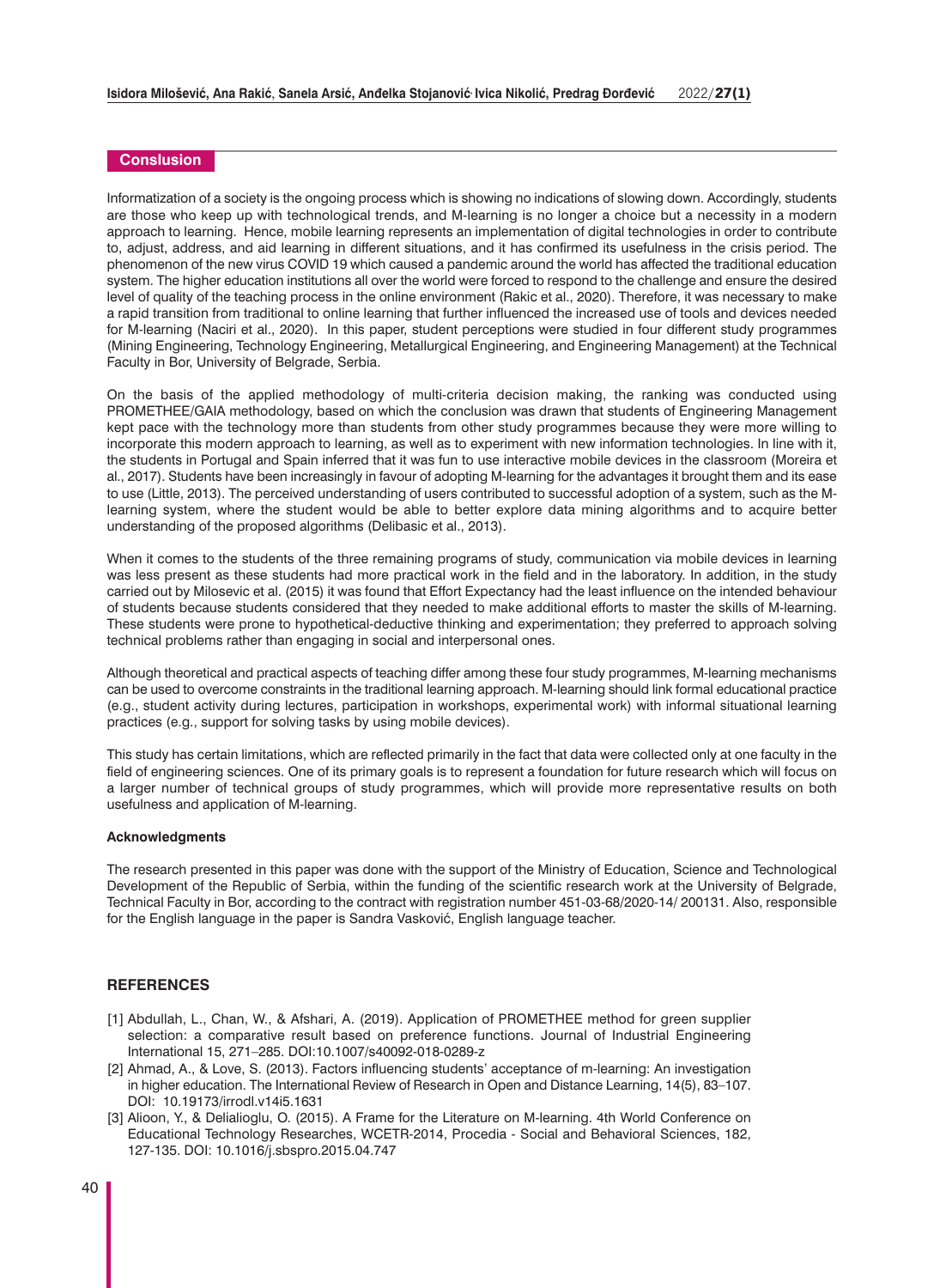- [4] Bond, M., Buntins, K., Bedenlier, S., Zawacki-Richter, O., & Kerres, M. (2020). Mapping research in student engagement and educational technology in higher education: A systematic evidence map. *International Journal of Educational Technology in Higher Education*, *17*(1), 2.DOI: 10.1186/s41239-019- 0176-8
- [5] Bower, M., Cram, A., & Groom, D., (2010). Blended reality: issues and potentials in combining virtual worlds and face-to-face classes. In: Curriculum, Technology & Transformation for an Unknown Future. Sydney. pp. 129–140.
- [6] Brans, J. (1982). The Engineering of Decision: Elaboration Instruments of Decision Support Method PROMETHEE. Quebec, Canada: Laval University.
- [7] Brans, J. (2002). Ethics and decision. European Journal of Operational Research 136, 340-352. DOI:10.1016/S0377-2217(01)00121-7
- [8] Brans, J., & De Smet, Y. (2016). PROMETHEE Methods. In S. Greco, M. Ehrgott, & J. Figueira, Multiple Criteria Decision Analysis. International Series in Operations Research & Management Science, vol 233. (pp. 163-195). New York, NY: Springer.
- [9] Brans, J., & Mareschal, B. (1994). The PROMCALC & GAIA decision support system for multicriteria decision aid. Decision Support Systems 12, 297-310.
- [10] Brans, J., Vincke, P., & Mareschal, B. (1986). How to select and how to rank projects: The PROMETHEE method. European Journal of Operational Research 24 , 228-238.
- [11] Briz-Ponce, L., Pereira, A., Carvalho, L., Juanes-Mendez, J.A., & Garcia-Penalvoa, F.J. (2017). Learning with mobile technologies – Students' behavior. Computers in Human Behavior, 72, 612-620.
- [12] Chang, Y-S., Chien, Y-H., Yu, K-C., Lin, H-C., & Chen, M. Y-C. (2016). Students' innovative environmental perceptions and creative performances in cloud-based m-learning. Computers in Human Behavior, 63, 988-994.
- [13] Chen, Y., Wang, T., & Wu, C. (2011). Strategic decisions using the fuzzy PROMETHEE for IS outsourcing. Expert Systems with Applications, 38, 13216-13222.
- [14] Delibasic, B., Vukicevic, M., & Jovanovic, M. I. L. O. (2013). White-box decision tree algorithms: A pilot study on perceived usefulness, perceived ease of use, and perceived understanding. International Journal of Engineering Education, 29(3), 674-687
- [15] Duru, A., Peker, M., & Akcakin,.V.(2010).Liseogren cilerinin Bilgisayar Destekli Matematik oðrenmeyeYonelikTutumlarý. Turkish Journal of Computer and Mathematics Education, 1 (3), 264-284.
- [16] Gao, S., Krogstie, J., & Siau, K., (2011). Developing an instrument to measure the adoption of mobile services. Mobile Inf. Syst. 7, 45–67.
- [17] Garcia-Cabot, A., De-Marcos, L., & Garcia-Lopez, E. (2015). An empirical study on m-learning adaptation: Learning performance and learning contexts. Computers & Education, 82, 450-459.
- [18] Hamidi, H., & Chavoshi., A., (2017). Analysis of the essential factors for the adoption of mobile learning in higher education: A case study of students of the University of Technology, Telematics and Informatics, DOI:10.1016/j.tele.2017.09.016.
- [19] Hao, S., Dennen, V. P., & Mei, L. (2017). Influential factors for mobile learning acceptance among Chinese users. *Educational Technology Research and Development*, *65*(1), 101-123.
- [20] Katic, A., Vukadinovic, S., & Brkanlic, S. (2017). Primena mobilnih aplikacija u obrazovanju M Učenje. XXIII Skup TRENDOVI RAZVOJA: "Položaj visokog obrazovanja i nauke u srbiji", Zlatibor, T1.1-6, 1-4.
- [21] Khan, A.I., Al-Shihi, H., Al-khanjari, Z.A., & Sarrab, M. (2015). Mobile Learning (M-Learning) adoption in the Middle East: Lessons learned from the educationally advanced countries. Telematics and Informatics, 32, 909-920.
- [22] Kilic, H., Zaim, S., & Delen, D. (2015). Selecting ''The Best'' ERP system for SMEs using a combination of ANP and PROMETHEE methods. Expert Systems with Applications, 42, 2343-2352.
- [23] Koc, M. (2013). Student teachers' conceptions of technology: A metaphor analysis. *Computers & Education*, *68*, 1-8.DOI:10.1016/j.compedu.2013.04.024.
- [24] Korucu, T., & Alkan, A. (2011). Differences between m-learning (mobile learning) and e-learning, basic terminology and usage of m-learning in education. Social and Behavioral Science, 15, 1925-1930.
- [25] Little, B. (2013). Issues in mobile learning technology. Human Resource Management International Digest, 21 (3), 26-29.
- [26] Mareschal, B. (2018). Preference functions and thresholds. Retrieved August 8, 2020, from http://www.promethee-gaia.net/FR/assets/preffunctions.pdf
- [27] Mareschal, B., & Brans, J. (1988). Geometrical representations for MCDA. European Journal of Operational Research, 34 (1), 69-77.
- [28] Masrom, M., Nadzari, A.S., & Zakaria S.A. (2016). e-Proceeding of the 4th Global Summit on Education GSE 2016, 268-276.
- [29] Milijic, N., Mihajlovic, I., Nikolic, D., & Zivkovic, Z. (2014). Multicriteria analysis of safety climate measurements at workplaces in production industries in Serbia. International Journal of Industrial Ergonomics, 44, 510-519.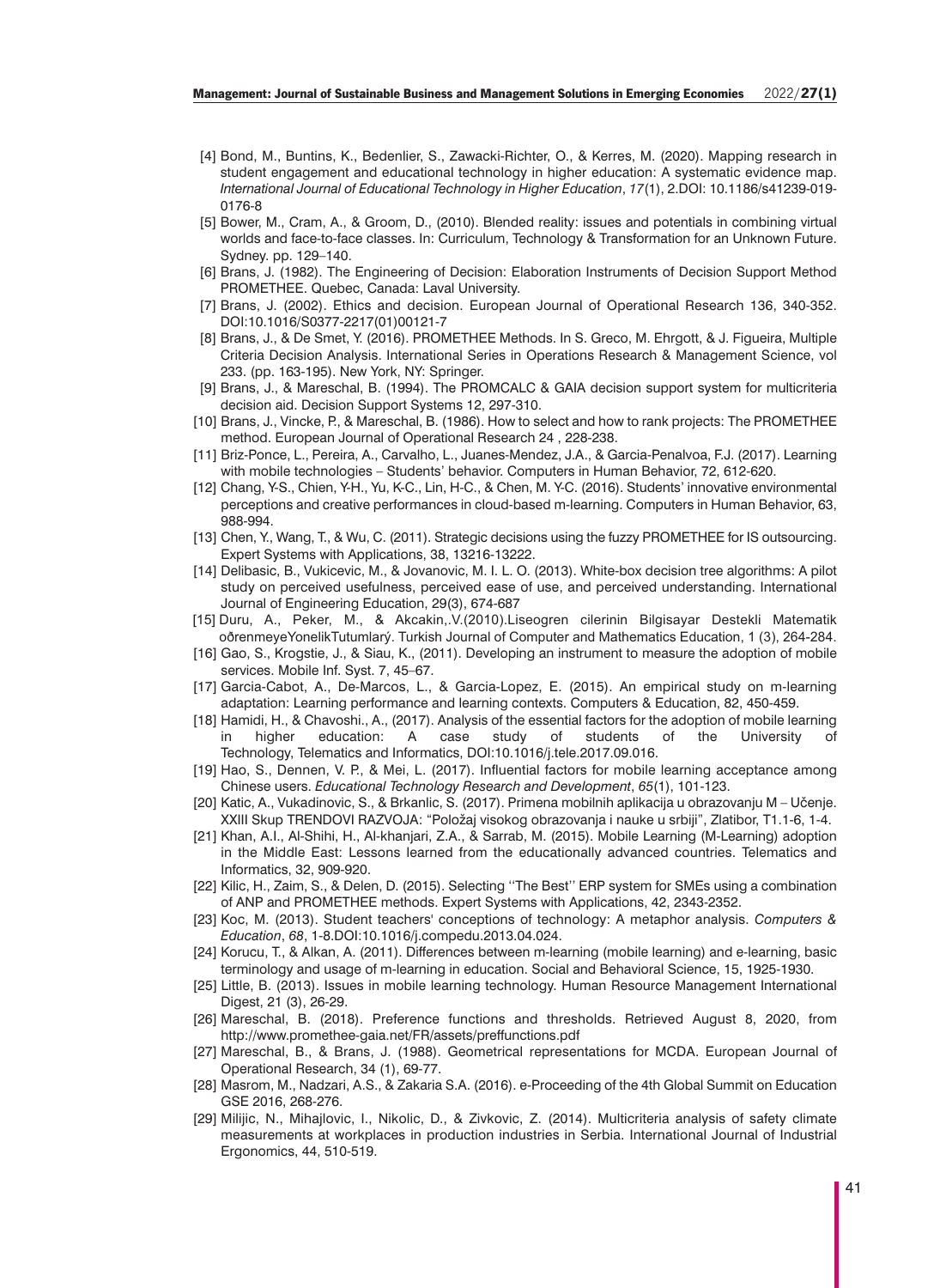- [30] Milosevic, I., Zivkovic, D., Manasijevic, D., & Nikolic, I., (2015), ´The effects of the intended behavior of students in the use of M-learning, Computers in Human Behavior 51, 207–215.
- [31] Mohammadi, H. (2015). Social and individual antecedents of m-learning adoption in Iran. Computers in Human Behavior, 49, 191-207.
- [32] Moreira, F., Pereira, C. S., Durão, N., & Ferreira, M.J. (2017). A comparative study about mobile learning in Iberian Peninsula Universities: Are professors ready?. Telematics and Informatics, DOI:10.1016/j.tele.2017.09.010.
- [33] Naciri, A., Baba, M. A., Achbani, A., Kharbach, A. (2020). Mobile Learning in Higher Education: Unavoidable Alternative during COVID-19. Aquademia, 4(1), ep20016. DOI:10.29333/aquademia/8227
- [34] Nikolic, D., Jovanovic, I., Mihajlovic, I., & Zivkovic, Z. (2009). Multi-criteria ranking of copper concentrates according to their quality – An element of environmental management in the vicinity of copper – Smelting complex in Bor, Serbia. Journal of Environmental Management 91 , 509-515.
- [35] O'Malley, C. et al. (2005). MOBIlearn—Guidelines for Learning/Teaching/Tutoring in a Mobile Environment. Nottingham: University of Nottingham, 82 p. (Pedagogical Methodologies and Paradigms, WP). Retrieved from
- http://hal.archives-ouvertes.fr /docs/00/69/62/44/PDF/OMalley-2005.pdf
- [36] Ozdamli, F., & Uzunboylu, H. (2015). M-learning adequacy and perceptions of students and teachers in secondary schools. *British Journal of Educational Technology*, *46*(1), 159-172.DOI:10.1111/bjet.12136.
- [37] Ozdamli, F., & Cavus, N. (2011). Basic Elements and Characteristics of Mobile Learning. Procedia-Social and Behavioral Sciences, 28, 937-942. DOI:10.1016/j.sbspro.2011.11.173
- [38] Podvezko, V., & Podviezko, A. (2010). Dependence of multi-criteria evaluation result on choice of preference functions and their parameters. Ukio Technologinis ir Ekonominis Vystymas,16:1 , 143-158. DOI: 10.3846/tede.2010.09
- [39] Rakic, A., Ruso, J., & Milosevic, I. (2020). E-learning as the emerging lecturing practice in the higher education industry. SymOrg 2020 (In press)
- [40] Ramble, P., Bere, A. (2013). Using mobile instant massaging to leverage leaner participation and transform pedagogy at a south African University of Technology. British Journal of Educational Technology, 44(4), 544-561. DOI:10.1111/bjet.12057
- [41] Sabah, N.M., (2016). Exploring students' awareness and perceptions: Influencing factors and individual differences driving m-learning adoption. Computers in Human Behavior, 65, 522–533. DOI:10.1016/j.chb.2016.09.009.
- [42] Sarrab, M. (2015). M-learning in education: Omani Undergraduate students perspective. Procedia Social and Behavioral Sciences, 176, 834-839. DOI: 10.1016/j.sbspro.2015.01.547
- [43] Shin, N., Sutherland, L. M., Norris, C. & Soloway, E. (2011). Effects of game technology on elementary student learning in Mathematics.British Journal of Educational Technology. 39,981-992. DOI:10.1111/j.1467-8535.2011.01197.x
- [44] Uhlig, R., Neiger, G., Rodgers, D., Kagi, A., Leung, F., Smith, H. (2005). Intel Corp., USA : Intel visualization technology IEEE Computer Society.DOI:10.1535/itj.1003
- [45] Wen-Hsiung, W., Yen-Chun, J. W., Chun-Yu, C., Hao-Yun, K., Che-Hung, L., & Sih-Han, H. (2012). Review of trends from mobile learning studies: A meta-analysis. Computers & Education, 59, 817–827. DOI:10.1016/j.compedu.2012.03.016
- [46] Yi, C.C., Liao, W.P., Huang, C.F., Hwang, I.H. (2009). Acceptance of mobile learning: a respecification and validation of information system success. In Proceedings of World Academy of Science, Engineering and Technology, 41, 2070- 3740.
- [47] Zivkovic, Z., Nikolic, Dj., Savic, M., Djordjevic, P., & Mihajlovic,I., (2017). Prioritizing Strategic Goals in Higher Education Organizations by Using a SWOT–PROMETHEE/GAIA–GDSS Model, Group Decision and Negotiation 26, 829–846. DOI: 10.1007/s10726-017-9533-y

Received: 2020-06-15 Revisions requested: 2020-07-19 Revised: 2020-08-17 (2 revisions) Accepted: 2020-09-30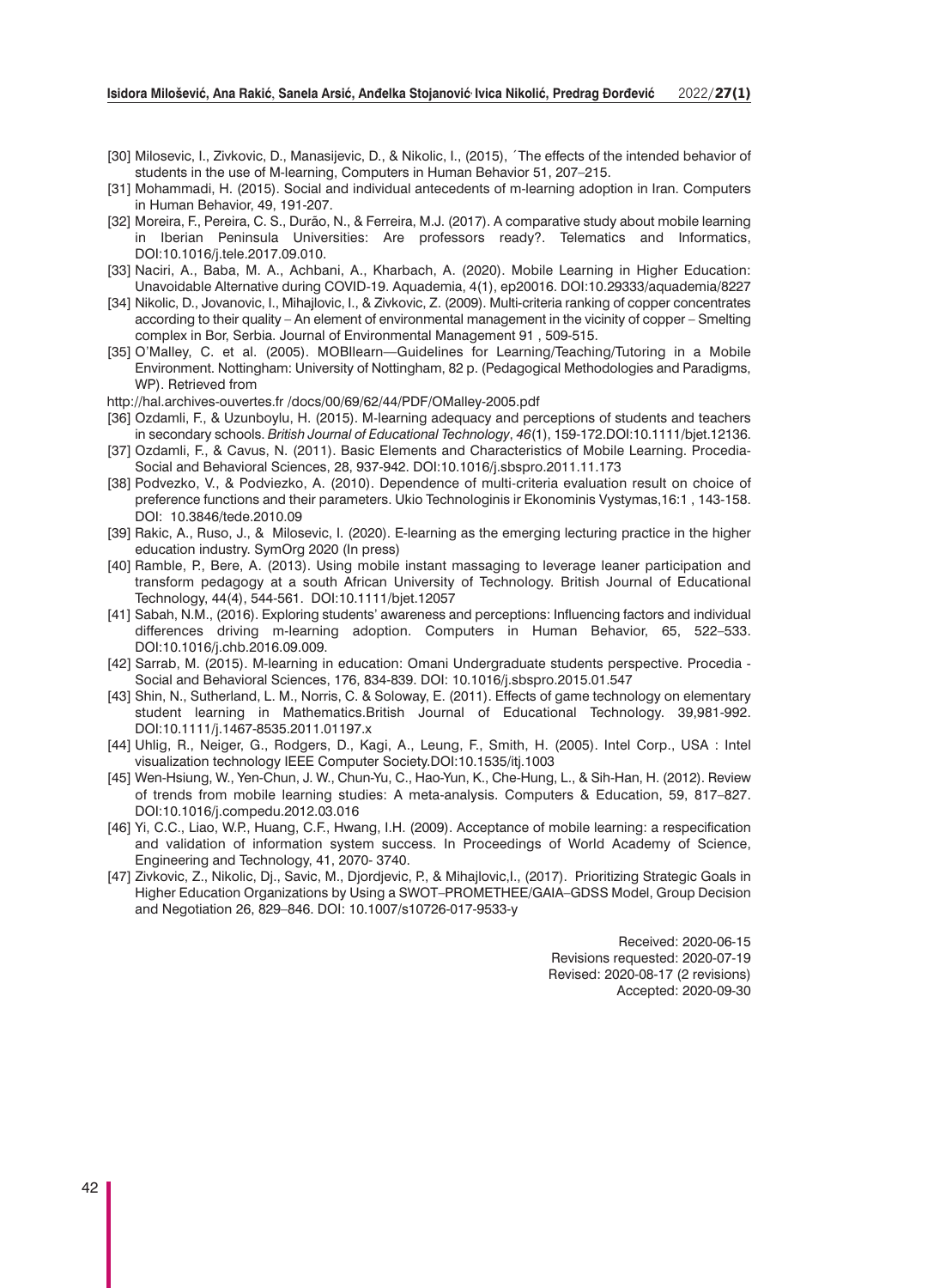#### **Appendix:**

Survey Items Used in the Study (Ahmad et al., 2013) Performance Expectancy (PE) PE1. I find m-learning useful for my studies. PE2. Using m-learning would enable me to achieve learning tasks more quickly. PE3. Using m-learning in my studying would not increase my learning productivity. PE4. Mobile learning could improve my collaboration with classmates. Effort Expectancy (EE) EE1. I would find an m-learning system flexible and easy to use. EE2. Learning to operate an m-learning system does not require much effort. EE3. My interaction with an m-learning system would be clear and understandable Lecturers' Influence (LI) LI1. I would use m-learning if it was recommended to me by my lecturers. LI2. I would like to use m-learning if my lecturers supported the use of it. Quality of Services (QoS) QoS1. It is important for m-learning services to increase the quality of learning. QoS2. I would prefer m-learning services to be accurate and reliable. QoS3. It is preferable that m-learning services are easy to navigate and download Personal Innovativeness (PInn) PInn1. I like to experiment with new information technologies. PInn2. When I hear about a new information technology, I look forward to examining it. Behavioural Intention (BI) BI1. I plan to use m-learning in my studies. BI2. I predict that I will use m-learning frequently.

BI3. I will enjoy using m-learning systems.

BI4. I would recommend others to use m-learning systems





**Isidora Milošević**

University of Belgrade, Technical Faculty in Bor, Serbia imilosevic@tfbor.bg.ac.rs

**Isidora Milošević, PhD,** is an Associate Professor at the Technical faculty in Bor. Her main research interests include strategic management, new technology and innovation, structural equation modelling, corporate social responsibility and marketing in small and medium-sized entreprises. She co-authored a number of research papers published in international scientific journals and has led several international research projects.



**Ana Rakić**

University of Belgrade, Faculty of Organizational Sciences, Serbia ana.rakic@fon.bg.ac.rs

**Ana Rakić, PhD,** is an Assistant Professor at the University of Belgrade, Faculty of Organizational Sciences. Her main research interests are quality management, standardization, metrology, accreditation, and certification. She is a co-author of many papers in international and national journals and conferences and a member of CASCO technical committee at the Institute for Standardization of Serbia.



### **Sanela Arsić**

University of Belgrade, Technical Faculty in Bor, Serbia saarsic@tfbor.bg.ac.rs

**Sanela Arsić, PhD,** is an Assistant Professor at the Technical Faculty in Bor, University of Belgrade. She is the author and co-author of a number of papers in international and national journals and conferences on the following scientific areas: operational research, quality of management, corporate social responsibility, structural equation modelling.